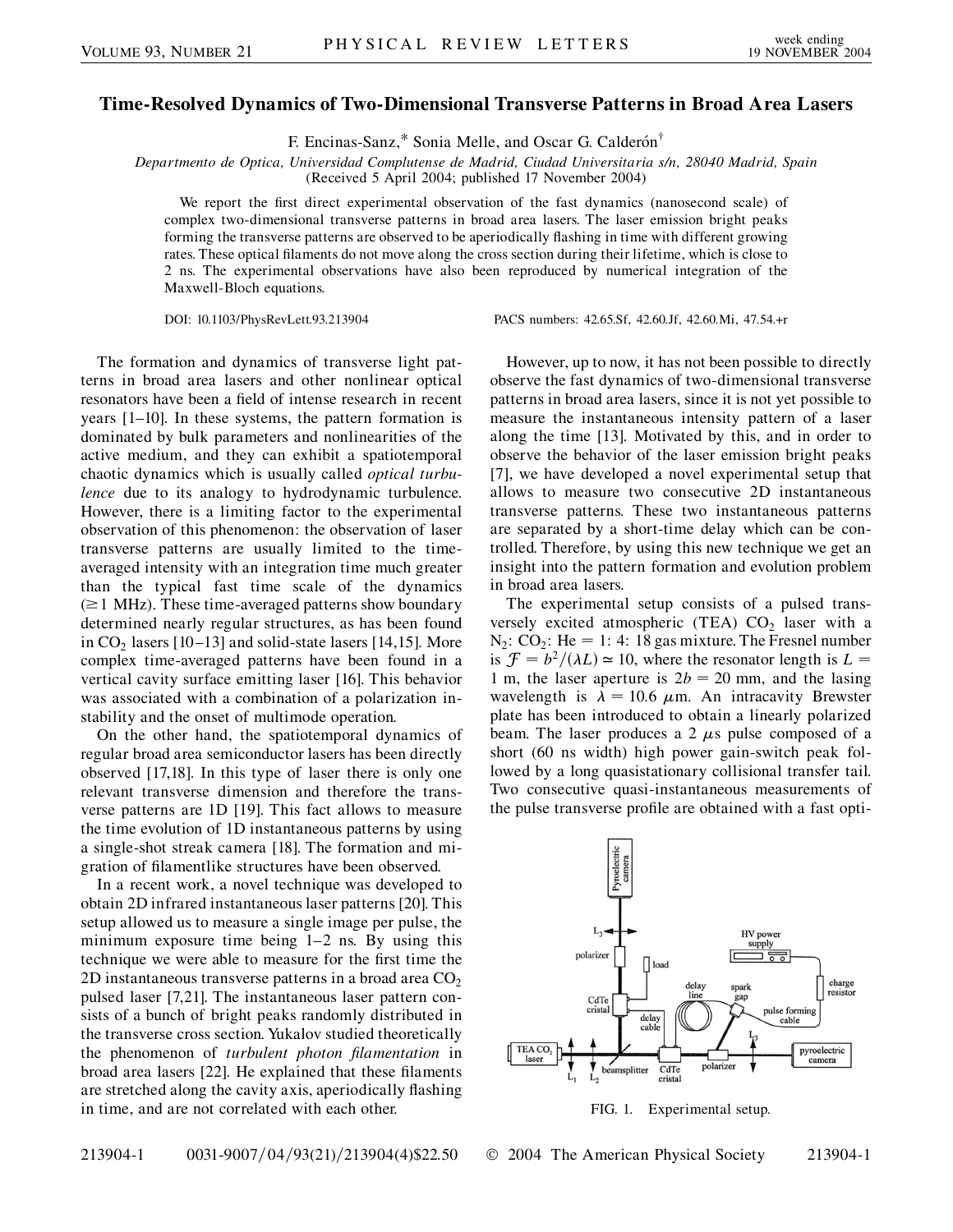cal switching device (see Fig. 1). The system mainly consists of two CdTe crystals, two polarizers positioned with their transmission axes perpendicular to the laser polarization direction, and a beam splitter (50:50) that splits the laser beam. The transmitted and reflected beams from the beam splitter are directed to each one of the CdTe crystals. To cut the laser time slices, a highvoltage pulse  $(V_{\pi} = 8.48 \text{ kV})$  is used to produce a transverse Pockels effect in the CdTe crystals. This turns the polarization of the linearly polarized laser beam 90°. The beams are transmitted by the crossed polarizers as long as the high-voltage pulse lasts in each CdTe crystal.

The switching system is self-fired using a spark gap that collects the rejected light from one of the polarizers. The voltage pulse duration  $\tau$  is determined by the length of the coaxial pulse-forming line that links the spark gap and the high-voltage charge resistor and was kept as low as possible  $(\tau = 1.7 \text{ ns})$ . Likewise, the relative position of the time slice within the laser pulse depends on the length of the delay line that links the spark gap and the switching device. The voltage pulse first reaches the CdTe crystal that is irradiated by the beam splitter transmitted beam, and then, through the delay cable, reaches the CdTe crystal irradiated by the beam splitter reflected beam.



FIG. 2 (color online). Six representative pairs of instantaneous consecutive patterns separated by a time delay  $t_d = 0.6$  ns. The transmitted pattern (left) is recorded a time  $t_d$  before than the reflected pattern (right). Experimental pattern dimension 20  $\times$ 20 mm.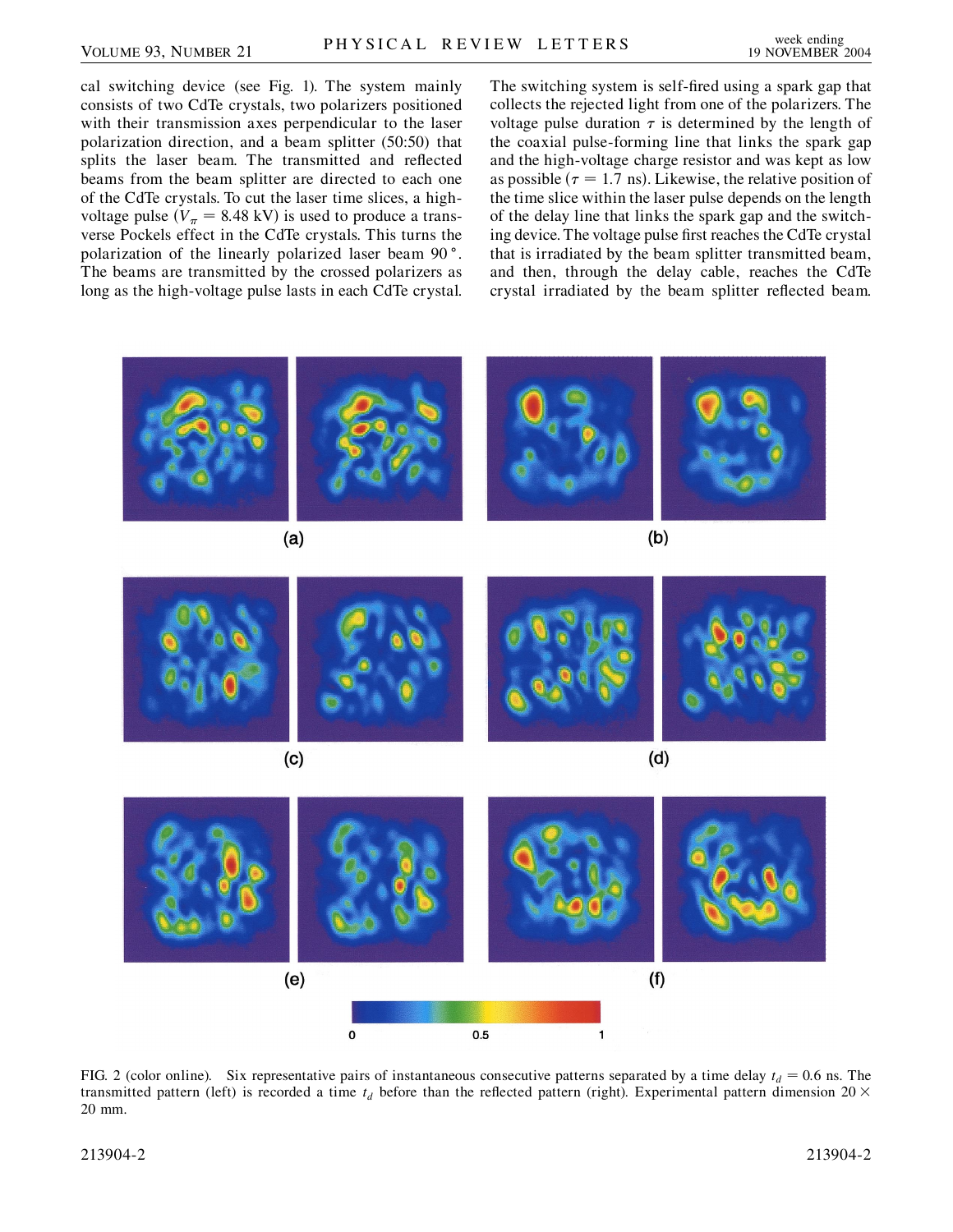The time delay  $t_d$  between both laser time slices is controlled by the length of the delay cable and in the experiment, was varied in the 0.6–6.7 ns interval. The transverse intensity pattern of each time slice is registered by pyroelectric cameras (Spiricon PYROCAM I).

Using the above-described experimental arrangement, we studied the temporal evolution of the transverse intensity profile by recording, for each laser pulse, two consecutive quasi-instantaneous patterns separated a time delay  $t_d$ . Figure 2 shows six representative pairs of instantaneous consecutive patterns separated by the shortest time delay we are able to achieve with this setup  $(t_d = 0.6 \text{ ns})$ . Each pair represents the transmitted (left) and reflected (right) patterns. As can be observed for this time delay, a great similarity between the transmitted and reflected patterns is found. By looking in detail at these patterns, we can extract some conclusions on the spatiotemporal dynamics of the filaments. (1) There is a continuous creation and vanishing of filamentary structures. (2) The optical filaments do not move along the cross section during their lifetime. This finding is in contrast with the migrating filamentary behavior observed in 1D patterns of semiconductors lasers [18], where the filaments migrate from one edge of the 1D-transverse pattern to the opposite. This migration was partially attributed to the spatial carrier diffusion which is not present in our





FIG. 3 (color online). Representative pairs of consecutive instantaneous patterns separated by a time delay of (a)  $t_d = 4.3$  ns and (b)  $t_d = 6.8$  ns. The transmitted pattern (left) is recorded a time  $t_d$  before than the reflected pattern (right). Experimental pattern dimension  $20 \times 20$  mm. The color scale is the same as in Fig. 2.

 $CO<sub>2</sub>$  gas laser. (3) The filaments grow at different rates. Furthermore, the intensity of some filaments grows while the intensity of others decreases. These observations suggest a low spatial correlation that agrees with the localintensity cross correlation function experimentally obtained on  $CO<sub>2</sub>$  lasers [10,23]. This spatiotemporal chaotic dynamics could lead, in fact, to peculiar instantaneous patterns that are dominated by very few bright filaments [see, for example, Fig. 2(b)], which are rather different from the typical regular time-average intensity patterns [see Fig. 1(d) in Ref. [7]].

What happens as we increase the time delay between consecutive patterns? To answer this question we show in Fig. 3 representative pairs of consecutive instantaneous patterns with a time delay (a)  $t_d = 4.3$  ns and (b)  $t_d =$ 6*:*8 ns. It can be observed that both patterns become clearly dissimilar and without any common filamentary structures. This means that all of the optical filaments existing in the transmitted pattern have vanished at the time the reflected pattern is recorded, and the positions at which the new filaments appear in the reflected pattern are, in general, different from the positions occupied by the filaments of the transmitted pattern.

In order to quantify the degree of similarity between consecutive patterns, or in other words, in order to obtain information about the dynamical behavior of filaments, we calculate the maximum of the cross correlation function between two consecutive images separated a time  $t_d$ . In Fig. 4 we plot this cross correlation versus time delay  $t_d$ . As expected from the discussion above, we clearly see in this figure a fast decay of the cross correlation. The filament lifetime, which is related to the correlation decay, is around 2 ns, which is in good agreement with the local laser intensity measurements reported in Ref. [21].

In order to theoretically analyze the fast dynamics of the 2D transverse patterns, we directly integrate the twolevel Maxwell-Bloch equations



FIG. 4. The maximum value of the cross correlation function between consecutive patterns versus the time delay  $t_d$ . Each point corresponds to an average over approximately 200 laser pulses. The solid curve corresponds to the numerical simulations.